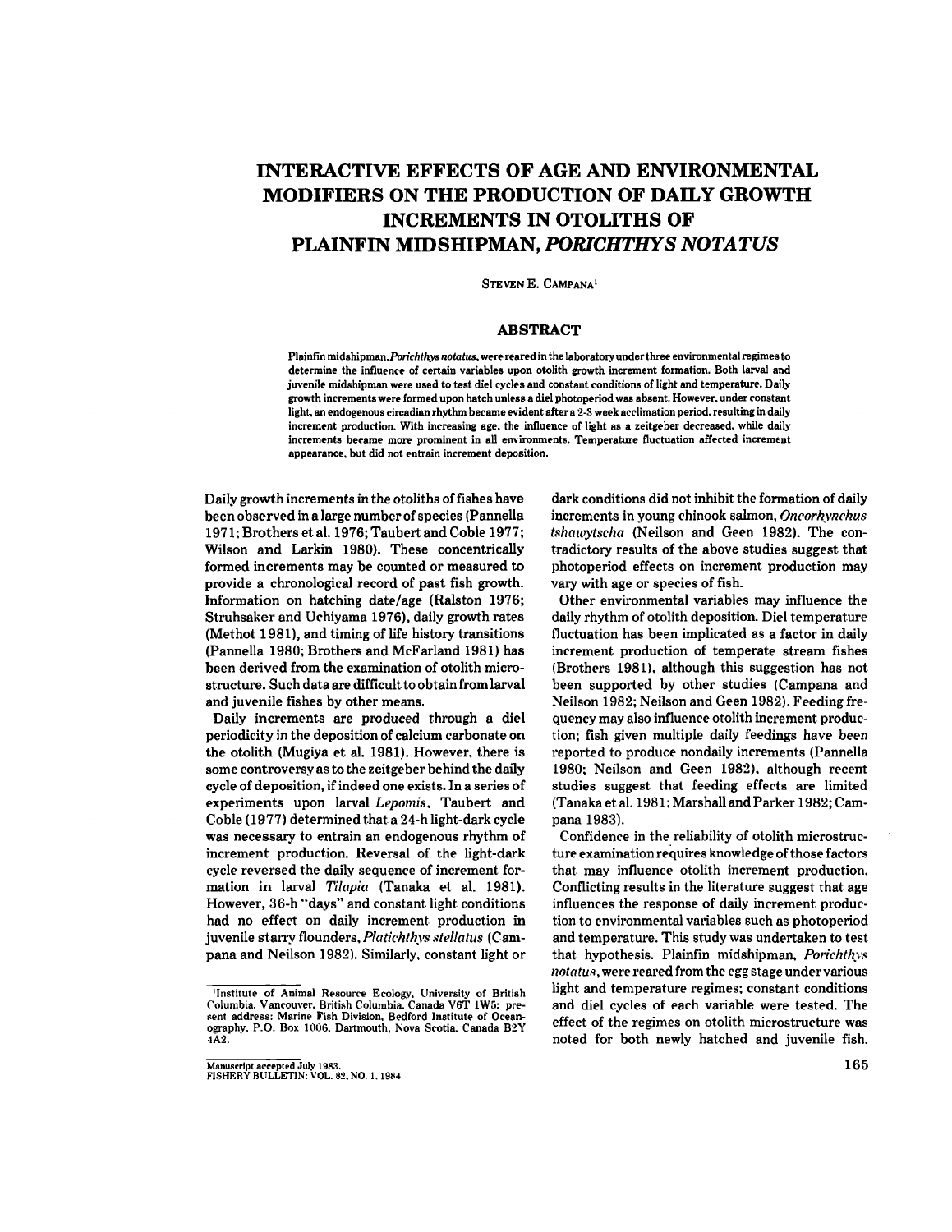#### **MATERIALS AND METHODS**

Fertilized *Porichthys* eggs were collected intertidally from White Rock. British Columbia. on 9 and 22 June 1982. Yolk-sac larvae remain attached to the rock upon which the eggs were originally deposited (Arora 1948). necessitating the collection of both rocks and egg masses. Upon return to *the* laboratory. eight separate egg masses (50-250 ova each) were isolated in individual saltwater aquaria and maintained under a dieI photoperiod and a temperature of 13°C. Small amounts of methylene blue, streptomycin sulphate, and penicillin G were used to control bacterial and fungal infection. Embryo development varied both among and within egg masses, but the difference appeared to be  $\leq$ 2-3 d. On 1 July, egg masses were exposed to an experimental environment. Environmental regimes were selected to provide a diel periodicity of either photoperiod or temperature. A third regime maintained constant conditions of both variables. In this manner, the influence of both factors on increment formation could be determined for newly hatched larvae. Daily increment production in the constant environment would suggest the presence of an endogenous circadian rhythm. Regimes were as follows: And the state of the state of the state of the state of the state of the state of the state of the state of the state of the state of the state of the state of the state of the state of the state of the state of t

- 14L:I0D at a constant temperature of 19"C (14L: 10D/CT)
- 24L with 14 h at 21°C and 10 h at 19°C (24L/ 14T.:10T.)
- 24L at a constant temperature of 19°C (24L/  $CT$

Duplicate aquaria, each containing an egg mass (or 2 small masses, if at similar developmental stages). were kept in light-proof. temperature-controlled cubicles under each of the above environments. All lighting was fluorescent (30  $\mu \mathrm{Es/m^2/s}$ ). Temperature fluctuations were timer-controlled and conducted parallel to the light cycle. New temperatures were reached 11/2 h after initiation. Mean temperatures approximated those of the egg collection site; diel temperature fluctuations were present at the site. but were not recorded. Aquarium water was changed at 7-10 d intervals. Hatching *date* varied among and within egg masses, beginning between 7 and 11 July. Release from the rock (before completion of yolk-sac resorption) was more variable. and occurred between 23 July and 9 August. Live adult *Artemia* were first provided as food on 30 July and were consumed by both released and attached larvae. Thereafter, *Artemia* were maintained in all aquaria at all times, with the exception of two 3-d periods when food was not available. Food abundance did not differ among the aquaria. Observations of feeding fish indicated that the accessibility of *Artemia* did not limit growth.

By 10 August. all fish were about 32-d old (posthatch) and had become juveniles (i.e., had assumed *the* appearance of an adult). To test the effect of an altered photoperiod ortemperature cycle on juveniles, one tank from each of the environmental regimes was subdivided (Fig. 1). About 25 fish were transferred from one aquarium ("cohort") to *each* of the remaining environments, while leaving 25 fish in the original environment as a control. Sagittae were removed from up to 25 of the excess fish to determine the effect of the original environment on newly hatched larvae. In order to remove any intercohort variability of hatching dates, only one of the two available cohorts from each environment was subdivided and sampled. However. low numbers of 14L:10D/CT fish necessitated *the* transfer of an entire cohort.

For processing. the sagittae were brushed free of tissue and glued sulcus-side up with instant glue on a standard microscope slide. Sagittae were ground and polished with metallurgical lapping film (grit size 30



FIGURE 1.-Summary of experimental environmental regimes of plainfin midshipman through time. Fish transferred to new environments on 10 August came from the same egg mass as that sampled on 10 August.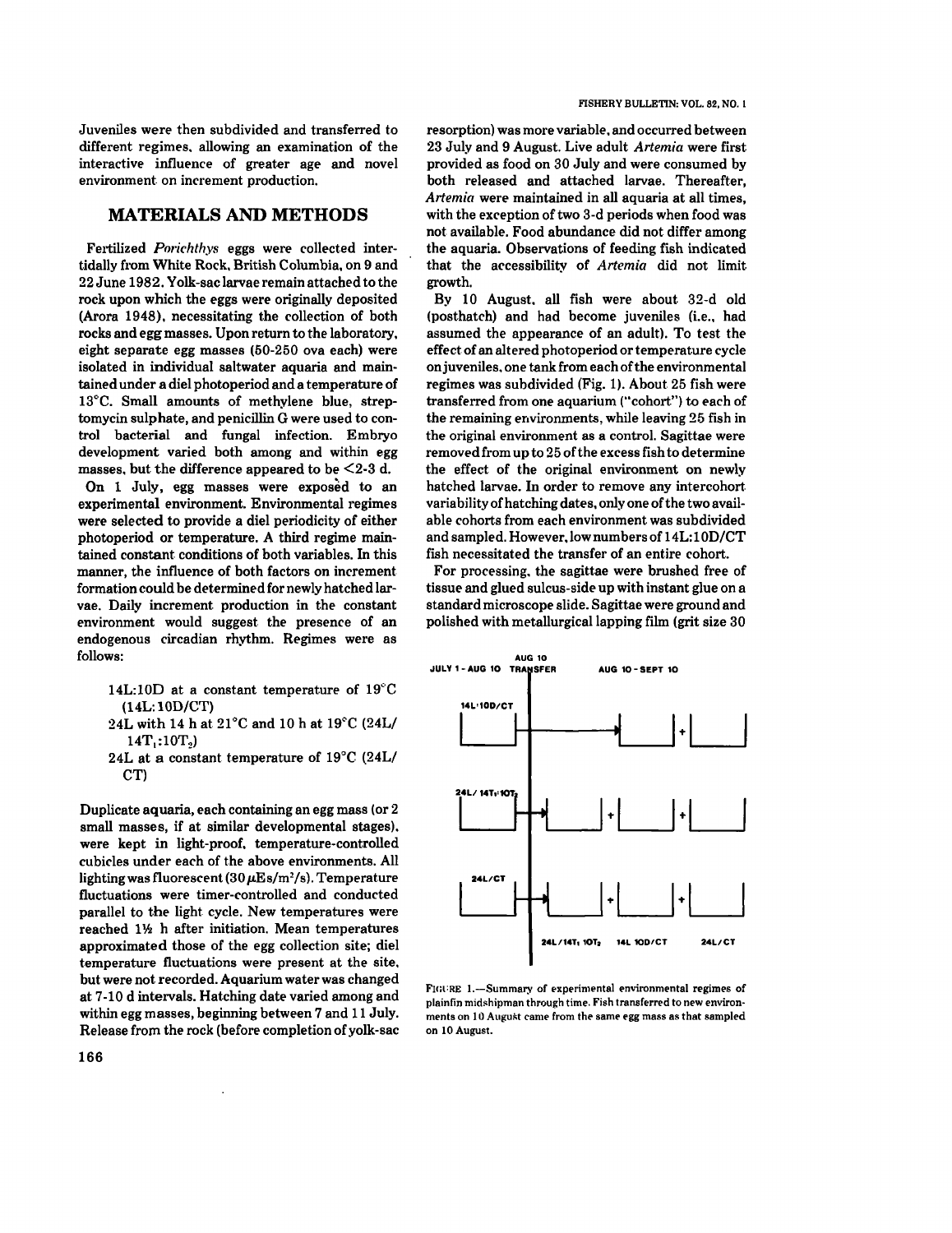$\mu$ m to 0.3  $\mu$ m) until the growth increments in the region of maximal growth were most visible. I defined a growth increment as a bipartite structure, consisting of a narrow opaque band and an adjacent broad translucent region. Growth increments between the otolith periphery and the hatch check were counted at least twice through a compound microscope at a magnification of  $400X$ . Duplicate counts of an otolith never differed by more than 10%. The use of a hand counter eliminated the possibility of a count converging on an expected value. There was little doubt concerning the nature of the hatch check; its radius matched that of radii of otoliths removed at hatch. Growth increments in 14L:lOD/CT fish sampled 10 September were counted as above. However, a second series of counts was made from the hatch check to the prominent 10 August check; the second data *set*served as a substitute for the actualsampling of 14L;10D/CT fish on 10 August.

Increment counts were made from both the left- and right-hand side sagittae. Since the two sides did not differ systematically under any of the environments (paired *t*-test.  $P > 0.05$ ), the means were used in all data analyses. .

Increment widths were measured from photographs with a micrometer. Expected increment widths were calculated from radial measurements (central nucleus to rostral tip) of otoliths from all environments and a variety of sampling dates ( $N =$ 10 per date). Values for mean increase in radial otolith growth per day were then compared to observed values.

Since individual otoliths often displayed erratic but discernable width trends through time, a measure of the similarity of the widths of two adjacent daily increments was calculated:

$$
IR_i = \frac{W_i - W_{i-1}}{(W_i + W_{i-1})/2}
$$

where  $IR$ , is the index of increment width regularity for day *i*, and *W<sub>i</sub>* is the increment width for day *i*. Such an index gives low values when adjacent inrrements are similar in width, despite any trends in *the* data. Index values *were* calculated for a range of ages in otoliths from a given environment.

# **RESULTS** M

Porichthys larvae and juveniles survived and grew under all laboratory environments. Survival ex*reeded* 95% after hatch. Fish sampled about 1 mo after hatch (10 August) did not differ significantly in standard length (ANOVA,  $P > 0.05$ ). By the end of the study, only those fish maintained in the 24L/  $14T$ :  $10T$ , environment were significantly smaller in length (Scheffe's test  $P < 0.01$ ); the difference was apparently due to unintentional overcrowding from the date of transfer.

Hatching was initiated simultaneously in two of the three initial environments, butstarted 4 d laterin *the* 24L/CT aquaria. The delay did not appear to be due to the artificial environment, since embryo development among the 24L/CT egg masses lagged .behind that of the others at the time of collertion. **In** the aquarium, about 95% of the viable ova hatched within 4 d of hatch initiation. Intratank hatch-date variance would be expected to affect the variance of increment counts. However, the 17-d range of larval release dates (from the rock) was not reflected in the otolith microstructure.

Unground sagittae derived from both pre- and posthatch fish were extremely lobulated in structure. The origin of the numerous lobes was 5-10 "peripheral" nuclei, from which the majority of the growth increments emanated. A central nueleus also had growth increments associated with it, although these were incorporated into the peripheral increments within 10-20 d/increments. A prominenthatch check occurred within 5-10 major increments of the central nucleus. The most prominent check of the older otoliths was that associated with the subdivision/transfer date of 10 August.

Many growth increments were visible in the polished otoliths sampled after hatch. When plotted as a function of time, total inrrement rounts were significantly greater than those expected of daily production ( $P \le 0.05$ ) (Fig. 2). Diel light and temperature cyeles both produced an increment: age slope of about 3.0, suggesting that numerous subdaily increments were being counted with any daily increments present. Increment darity, prominence, and width varied substantially within an otolith. However. most inrrements could *be* assigned to one of two "levels"-visually prominent/relatively wide and visually faint/relatively narrow. To determine if the first level consisted primarily of daily increments, the expected width of a daily increment was calculated.

|                    |     |     |     | 23 July 30 July 9 Aug. 10 Sept. |
|--------------------|-----|-----|-----|---------------------------------|
| Iean otolith       |     |     |     |                                 |
| radius $(\mu m)$ : | 270 | 430 | 620 | 875                             |

Daily increments on the order of 12-23 and 5-8  $\mu$ m wide would be experted in the first and second month posthatch. respertively. These expected increment widths were similar to those observed in the first "level" of growth increments.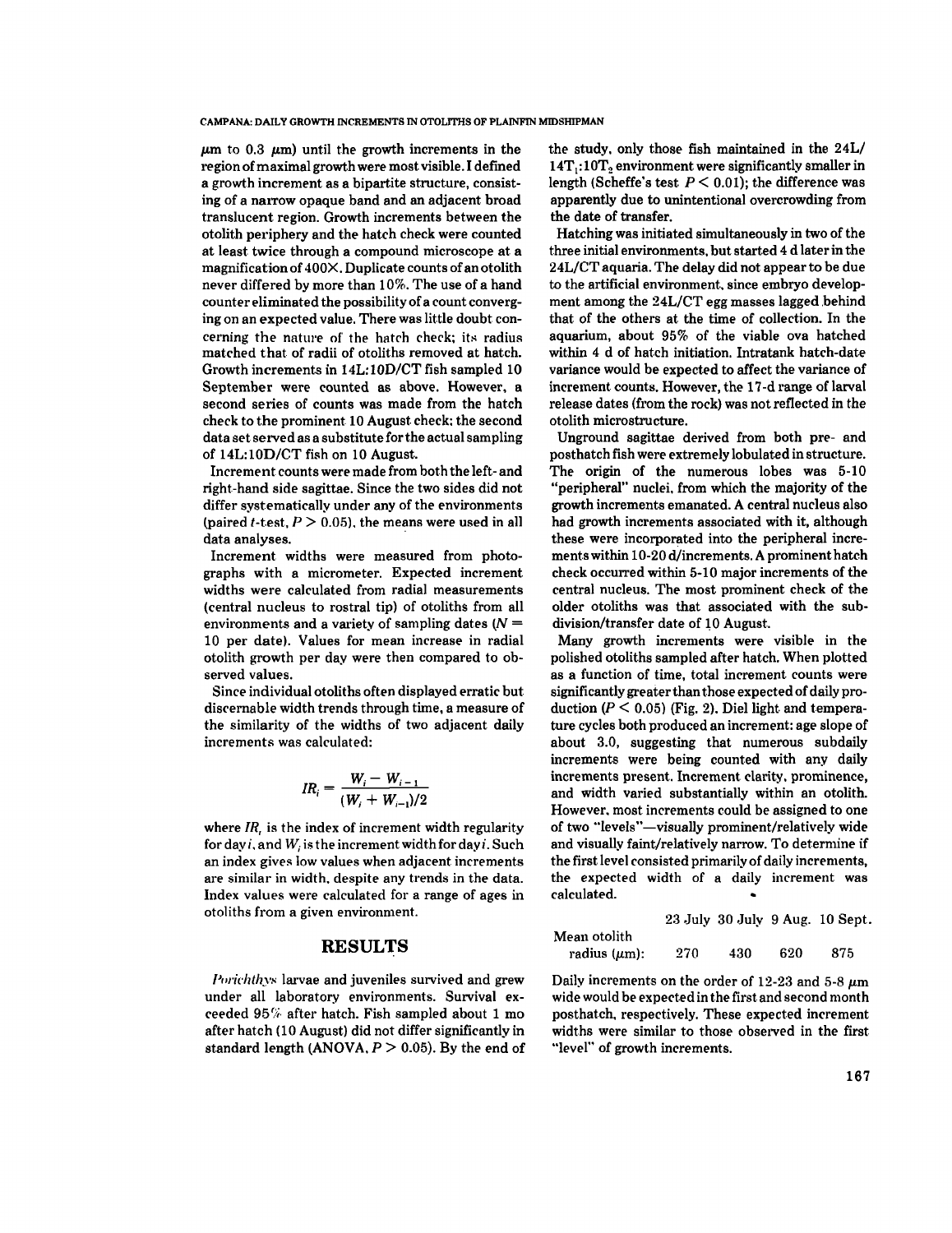

FIGURE 2.-Total otolith increment count as a function of age for plainfin midshipman from two *cyclic* experimental environments. A straight line has been fitted to the data, although the relationship is probably curvilinear.  $N = 5$  for each data point.

Criteria for distinguishing daily from subdaily increments have been reported previously (Taubert and Coble 1977; Campana and Neilson 1982; Marshall and Parker 1982). Nevertheless. no objective criteria have *yet been* defined which can *be* applied to all otoliths. In this study. I have used visual prominence and increment width as guides for differentiating daily and subdaily increments. Increments assigned as daily were 1) of similar visual prominence (contrast) to adjacent daily increments (±30%). 2) of similar increment width to adjacent daily increments  $(\pm 50\%)$ , 3) not merged with adja*cent* daily increments in the nearest radial groove of the sagitta. Some increments *met* only some of the criteria and were subjectively assigned as daily or subdaily. The observed widths of daily increments, as classified above, were similarto those expected on the basis of otolith growth calculations *(see* previous paragraph).

## Diel Light Cycle

Otoliths of fish reared under a diel photoperiod and constant temperature (14L: 10D/CT) produced clear daily growth increments from the time of hatch. Regression of major increment number against elapsed time produced a slope not significantly different from  $1.0 (P > 0.05)$ ; a slope of 1.0 would indicate that one increment was formed every day.

Increment width varied with location on the otolith and fish age (Fig. 3). Subdaily increments were common at all ages, numbering up to 5 between adjacent daily increments. They were most abundant in the first month after hatch. The distinction between daily and subdaily increments was generally clear; however. increments produced 5-20 d after hatch were *the* most irregular on the otolith. and were sometimes difficult to interpret. Subdaily increments tended to be prominent in this region. so that distinction was a matter of degree (Fig. 4A).



FIGURE 3.-Daily increment width as a function of age for otolith samples of plainfin midshipman from each of the three experimental environments. At a given age. mean widths do not differ significantly among environments, with the exception of values at age 40 d (P  $< 0.05$ ).

Fish transferred to a constant environment (24L/ CT) as juveniles produced posttransfer increments that were very different from those produced prior to transfer. Posttransfer increments were visually faint and, in some cases, virtuaIly invisible (Fig. 5A). Subdaily increments were also present. Transfer to a constant environment was not associated with a recognizable lag period during which increments gradually shifted their appearance. Increments produced within 1-2 d of transfer were virtually nonexistent. Nevertheless, posttransfer increments were daily in nature, as indicated by increment counts similar to those expected of daily increment production (Table 1). Daily increments gradually became more prominent after about 15 d posttransfer, their visual contrast improving until the end of the experiment.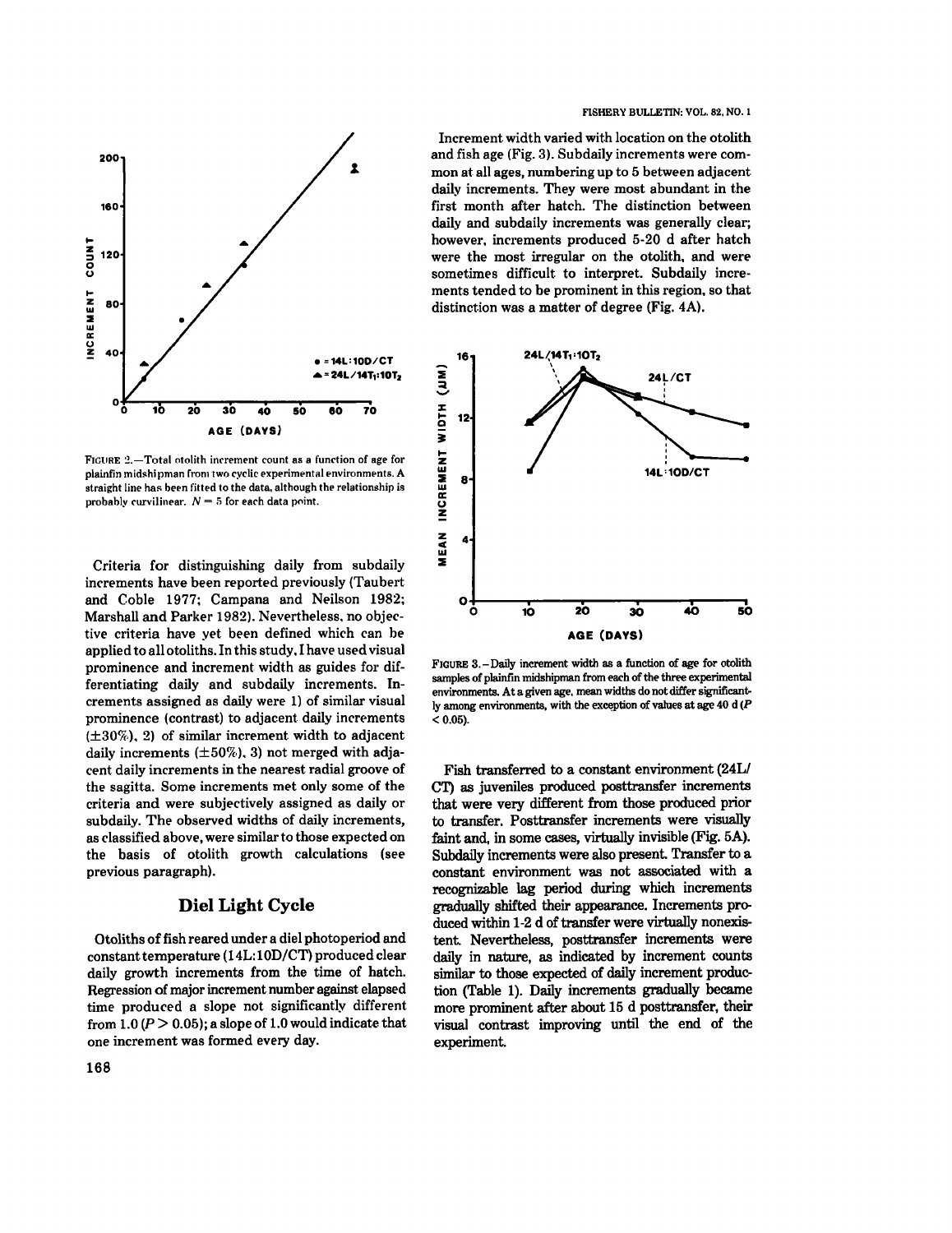TABLE 1.—Growth increment counts in otoliths of plainfin midshipman. *Porichthys notatus*, in relation to elapsed time for various experimental environments. Fish were transferred to new environments (or kept in the original environment as a control) on 10 August.

| Fnviron<br>ment 1        | 10 Aug. samples     |                         |                          |                          | 10 Sept. samples    |                         |      |
|--------------------------|---------------------|-------------------------|--------------------------|--------------------------|---------------------|-------------------------|------|
|                          | Davs after<br>hatch | No. major<br>increments | SE                       | Environ-<br>ment 2       | Days after<br>hatch | No. major<br>increments | SE   |
| <b>14L10D/CT</b>         | 34                  | 134.3                   | 0.57                     | 14L10D/CT                | 65                  | 66.7                    | 0.80 |
| 14L10D/CT                | -                   |                         | -                        | 24L/CT                   | 65                  | 65.1                    | 1.21 |
| 24L/14T.10T <sub>2</sub> | 34                  | 41.1                    | 1.29                     | 24L/CT                   | 65                  | 71.2                    | 0.70 |
| $24$ L/CT                | 30                  | 49.1                    | 1.33                     | $24$ L/CT                | 61                  | 76.9                    | 1.04 |
| <b>24L/CT</b>            | -                   | -                       | $\overline{\phantom{0}}$ | <b>14L10D/CT</b>         | 61                  | 72.7                    | 1.10 |
| <b>24L/CT</b>            |                     |                         |                          | 24L/14T:10T <sub>2</sub> | 61                  | 69.3                    | 0.92 |

.<br>This value was derived from 14L: 10D/CT otoliths sampled 10 September; counts were made from the hatch check to the **prominent subdiviSion/transfer chE."ck**

### **Diel Temperature Cycle**

Fish hatched under a  $24L/14T$ .:10T, regime deposited growth increments that differed in many respects from those produced under a cyclic photoperiod (l4L:I0D/CT). Increments produced up to 8 d medial and distal of the peripheral nuclei were characterized by a high incidence of prominent subdaily increments (Fig. 4B), more so than was the case under a cyclic photoperiod. Daily/subdaily similarities are reflected in the data of 10 August (Table 1). where the observed majorincrement count was significantly different from that expected of daily increments  $(P \leq 0.05)$ . The high increment count indicates that some subdaily increments were prominent enough to be classified as daily.

Increments produced in the 15-20 d before transfer were generally distinct and regular in appearance. Increment width and the incidence of subdaily increments were similar to those observed in the corresponding region of the cyclic photoperiod otoliths (Fig. 3). However, the appearance of the major increments was unusual in that the opaque portion of each increment was relatively broad and sharply delineated (Fig. 6).

Fish maintained in the  $24L/14T$ ,:10T<sub>2</sub> environment after 10 August were overcrowded and did not grow well. As a result. posttransfer otolith growth was limited, increments were very narrow, and reliable counts could not be made. However, increment counts of representative otoliths suggested that daily increments were deposited after the transfer date.

Juvenile fish transferred from the fluctuating temperature regime to a constant environment(24L/CT) produced posttransferincrements similarto those of fish transferred from 14L:I0D/CT to 24L/CT (Fig. 5B). The difference between August and September increment counts corresponds to that expected of daily increment deposition *(P>* 0.05) (Table 1). The first five posttransfer increments were faint and virtually nonexistent; subsequent increments became more distinct and regular with time. Opaque regions within each increment never became as broad and discrete as was observed prior to transfer.

#### **Constant Environment**

Otoliths of fish hatched under constant conditions (24L/CT) initially resembled those of the other two environments (with respect to the first 5-8 increments). The subsequent region resembled that of  $24L/14T$ .: 10T, fish in that subdaily increments were prominent (Fig. 4C). Although the difference was not significant (Scheffe's test,  $P = 0.07$ ), increment widths tended to be more irregular than those of  $14L:10D/CT$  fish of similar age (Fig. 7). The confusion of daily and subdaily increments in the early larval region resulted in a high variance and a mean increment count that was significantly higher than would be expected of daily increments  $(P \le 0.05)$ (Table 1). After age 10-25 d, daily increments decreased in width (Fig. 3) and became more regular in width (Fig. 7) and appearance, although subdaily increments were still present. Increments with broad, discrete opaque portions were not observed in the 24L/CT fish, as they were in the fluctuating *tem*perature regime. For an unknown reason. otolith growth (but not fish growth) under a 24L/CT regime significantly exceeded that observed under 14L:10D/CT  $(P < 0.05)$ .

Fish remaining in a constant environment after the 10 August transfer date continued to produce distinct increments, although daily and subdaily increments were occasionally difficult to differentiate. Increment width was significantly more irregular than in the posttransfer region of  $14L:10D/$ CT fish ( $t$ -test.  $P < 0.05$ ) (Fig. 7). Major increments in the posttransfer region were daily; the regression ofincrement. number against elapsed time resulted in a slope not significantly different from unity (P *>* 0.05).

Posttransfer increments of fish hatched and reared under constant conditions were prominent. although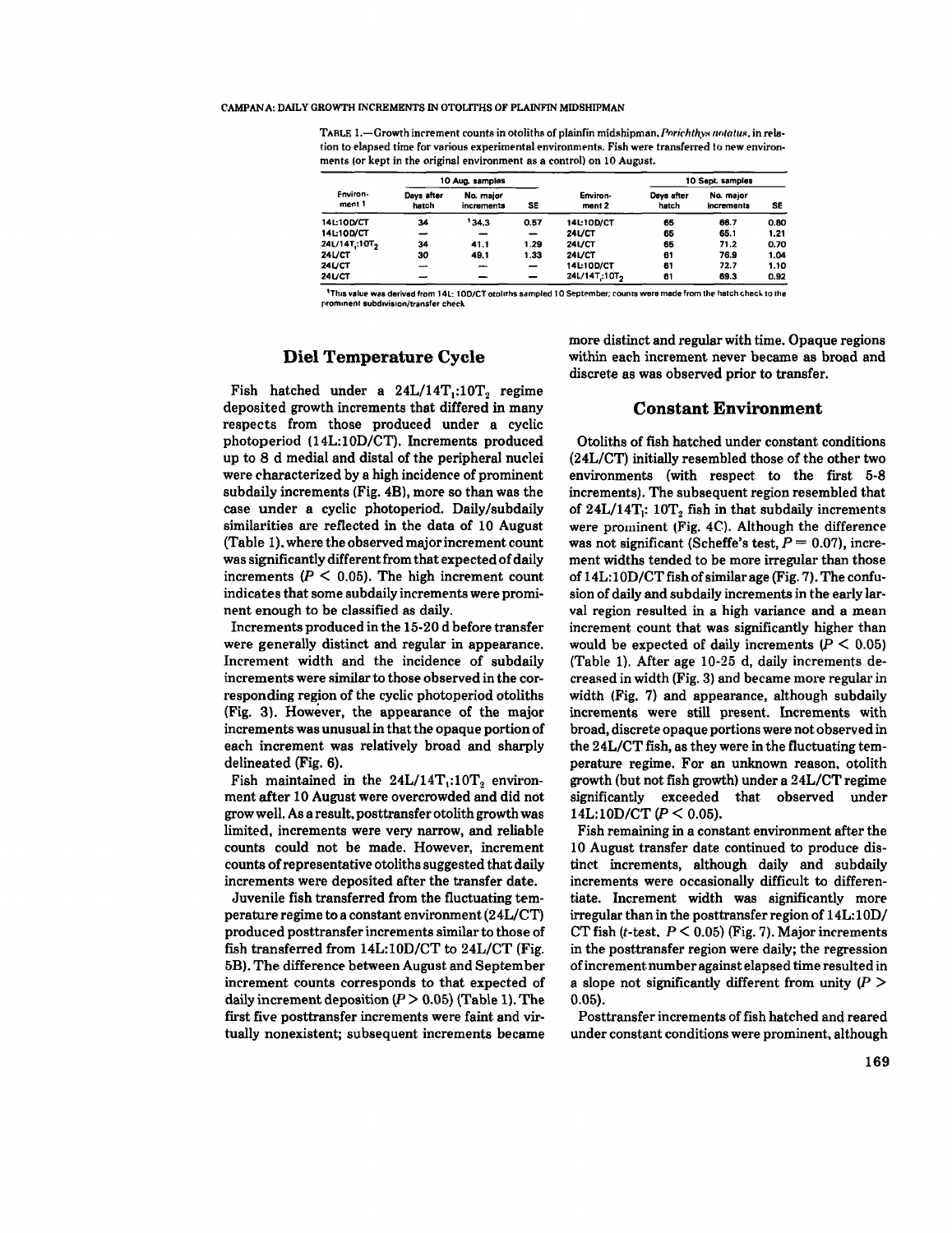FISHERY BULLETIN: VOL. 82, NO. 1



FIGURE 4.—Growth increments on the polished sagittae of larval plainfin midshipman. Subdaily increments are visible between some of the indicated daily increments. Daily increments became more clear with age, but were mos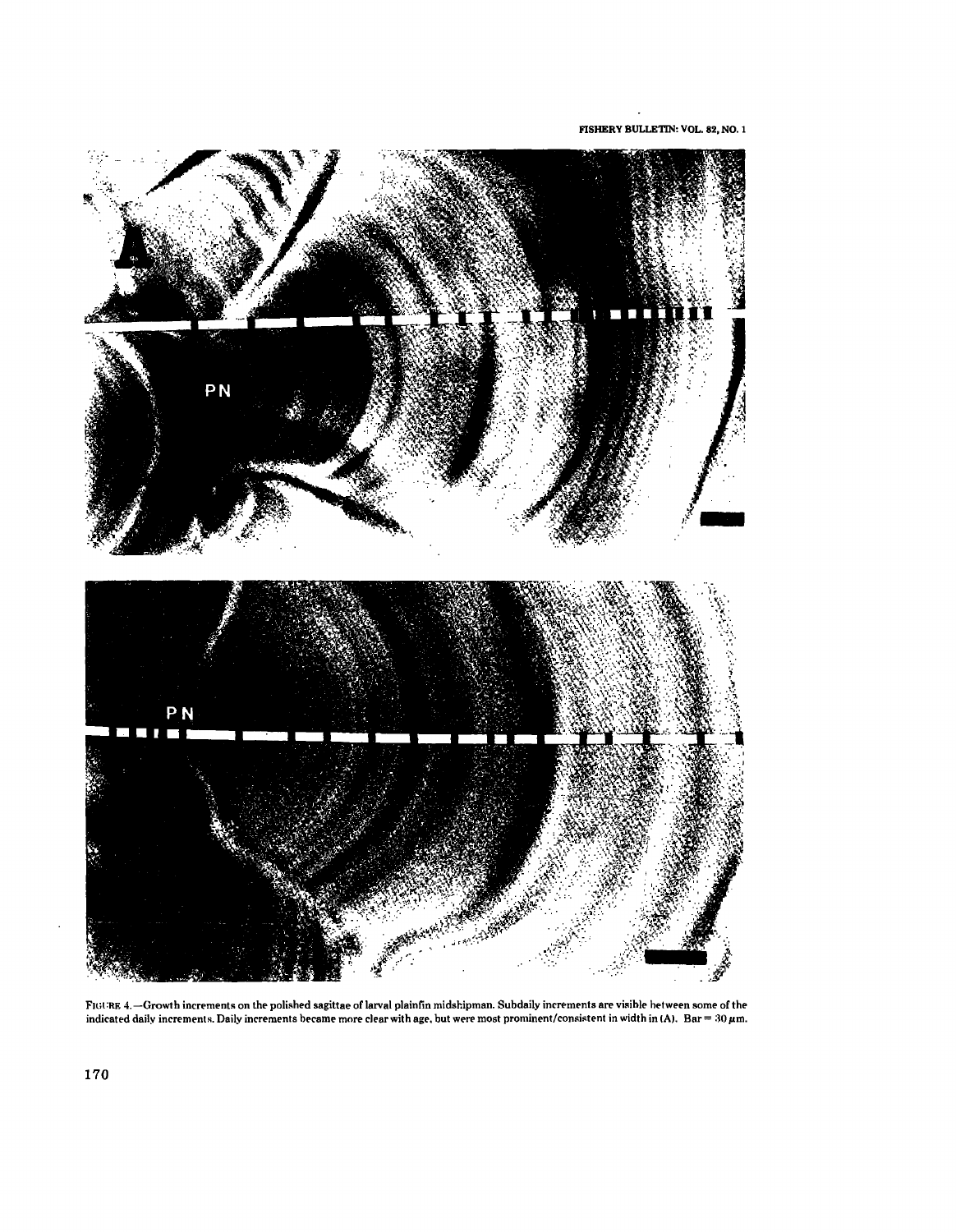

PN = peripheral nucleus. (A) Hatched under a diel light cycle; (B) hatched under a diel temperature cycle; (C) hatched under a constant environment.

irregularin width (Fig. 5C). In contrast, increments of fish transferred to the constant environment as juveniles were visually faint, becoming more prominent after 2-3 wk. Juveniles transferred from a constant environment to a cyclic *regime* deposited similar-appearing increments before and after transfer. However, posttransfer increments tended to be more regular in width than in constant environment fish; the change generally became apparent 2-4 d after transfer. Visual contrast of daily increments may have increased in the fluctuating temperature regime, but the change was not consistent among all otoliths. No such change was evident among the posttransfer increments of fish shifted from 24L/CT to 14L:10D/CT, although the incidence of subdaily increments appeared to decrease. Fish transferred from the constant environment to either of the cyclic regimes produced daily increments after transfer; high increment counts (Table 1) were derived from the irregular. pretransfer region of the otolith.

## **DISCUSSION**

Daily growth increments were deposited on the otoliths of plainfin midshipman under a variety of environmental conditions. My results indicated that light, temperature. age, and an endogenous circadian rhythm may all influence the production and/or appearance of daily and subdaily increments. However, some of the variables tested interacted to a large degree, and their influence on increment production was subject to alteration through time.

A cyclic light regime influenced increment production in larvalfish more than any other variable *tested.* Under a natural photoperiod, daily increments were produced from the time of hatch. In contrast. constant light conditions disrupted the production of posthatch increments,resulting in a high incidence of prominent nondaily increments  $($  > 1 increment/24 h) and irregular increment widths. My observations are consistent with those of Taubert and Coble (1977), who observed numerous, nondaily increments in larval *Tilapia* hatched under constant light conditions. Those authors concluded that light acted as a zeitgeberfor an endogenousrhythm and that without a cyclic photoperiod, daily increment production was not possible. My results only partially support their conclusion. Photoperiod entrained daily increment production in newly hatched midshipman. However, in the absence of cyclic light or temperature stimuli, an endogenous circadian rhythm of increment deposition became apparent after an acclimation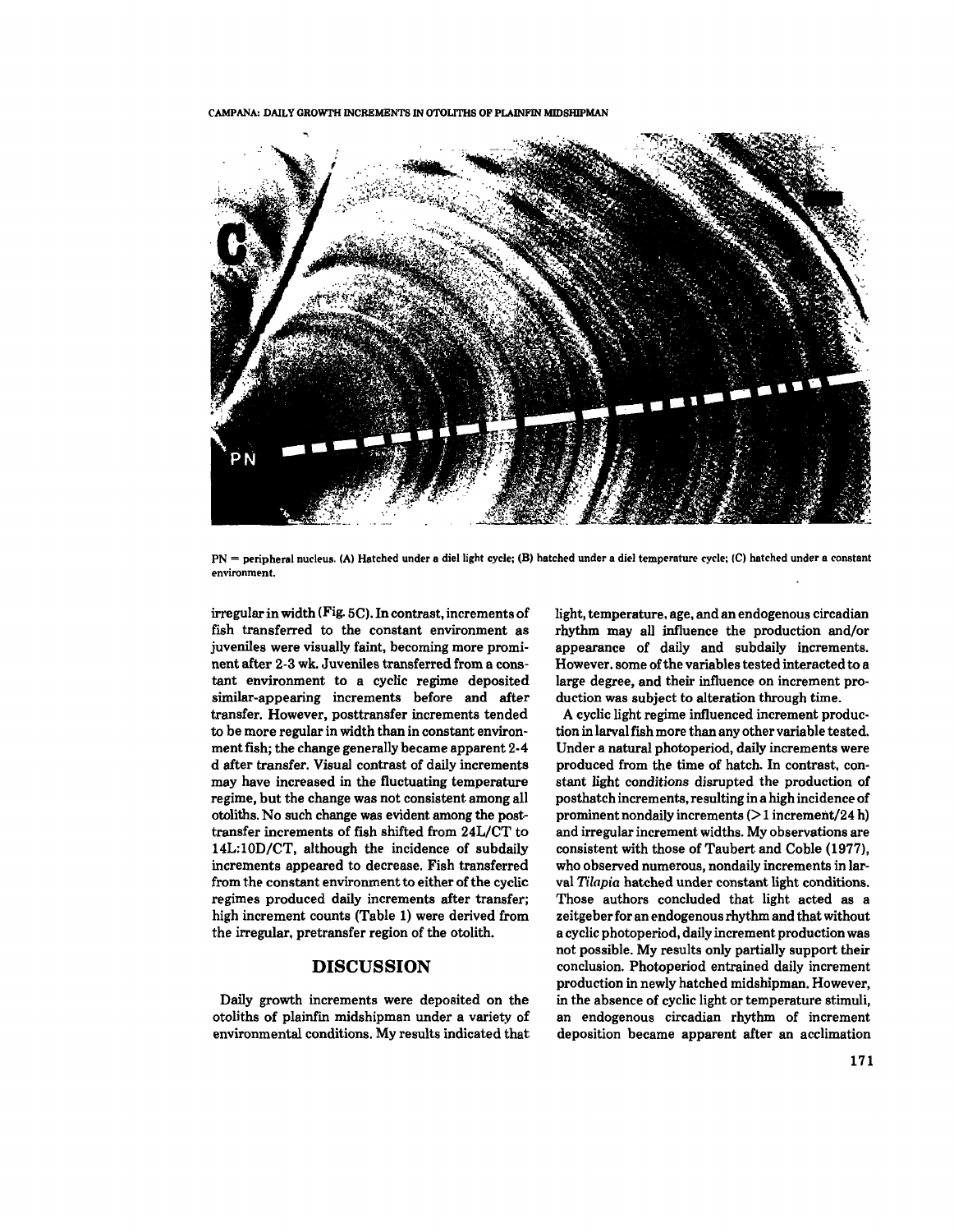

FIGURE 5.— Growth increments in sagittae of plainfin midshipman produced before and after transfer to a constant<br>environment. Fish hatched under 24L/CT produced clearer daily increments than those transferred from a differ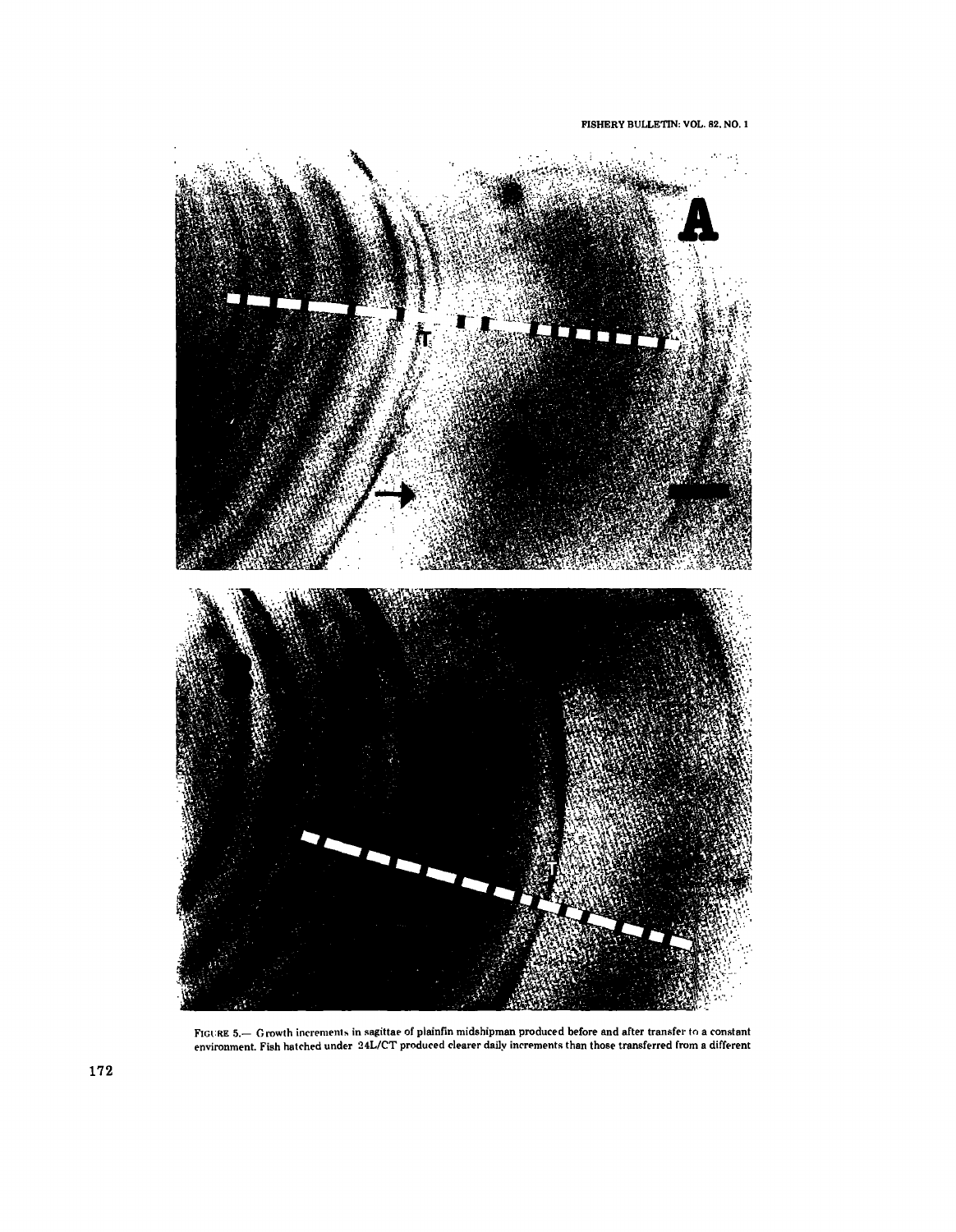

environment. Daily increments are indicated, as is direction of sagittal growth (arrow). T = transfer check. Bar = 30  $\mu_{\rm II}$ . (A) 14L:10D/CT to 24L/CT; (B) 24L/14T<sub>1</sub>:10T<sub>2</sub> to 24L/CT; (C) 24L/CT to 24L/CT.

period of 2-4 wk. Therefore, photoperiod acted as a zeitgeber for an endogenous rhythm during the early larval stages, but became unnecessary with increasing age. The nondaily increments produced after hatch in this study (and that of Taubert and Coble 1977), probably comprised both daily and subdaily increments. The combination resulted in the deposition of more than 1 increment/24 h.

If a constant photoperiod was present at hatch, an endogenous rhythm of increment deposition became apparent after an acclimation period. Acclimation also occurred when older fish were transferred from a natural light cycle to constant light conditions. However. the pattern ofincrement production during acclimation differed at the two ages (Table 2). The larval fish acclimation period may be analogous to that of newborn rats transferred from a dieI photoperiod to constant conditions. An arhythmic activity pattern continues for almost 2 wk in rats before an endogenous circadian rhythm becomes apparent (Davis 1981).

The length of the acclimation period could not be determined with accuracy. A shift in increment appearance after transfer from a constant to a cyclic environment generally occurred in 2-5 d. The reverse transfer resulted in almost nonexistent increments TABLE 2.- Age effects on growth increment production in otoliths of plainfin midshipman, *Porichth.vs notatus,* reared under *three* artificial environments.

| Larvae                                                           | Juveniles                                                                                    |  |  |
|------------------------------------------------------------------|----------------------------------------------------------------------------------------------|--|--|
| Light important as zeitgeber                                     | Light not important as zeitgeber.                                                            |  |  |
| Daily & subdaily increments<br>similar during acclimation to 24L | Faint daily increments, but subdaily<br>increments dissimilar during acclima-<br>tion to 24L |  |  |
| Long acclimation to 24L                                          | Short acclimation to 24L                                                                     |  |  |
| Immature circadian rhythm                                        | Mature circadian rhythm                                                                      |  |  |

for a period of 5 d. but the visual contrast of the growth patterns improved over the subsequent 10- 15 d. Therefore. the critical stage of the adaptation process appears to have been completed in 2-5 d. This result is consistent with that of Tanaka et al. (1981). who observed a 6-d transitory period ofincrement formation when a 24-h light-dark cycle was suddenly reversed.

Age-related changes in endogenous circadian rhythms have not been examined in fishes. Mammalian studies indicate that endogenous rhythms often appear after birth; once present, cycle amplitude tends to increase with time until the rhythm is "mature" (Davis 1981). *Porichthys* larvae hatched under constant light appear to fit this pat*tern.* Daily and subdaily increments were not easily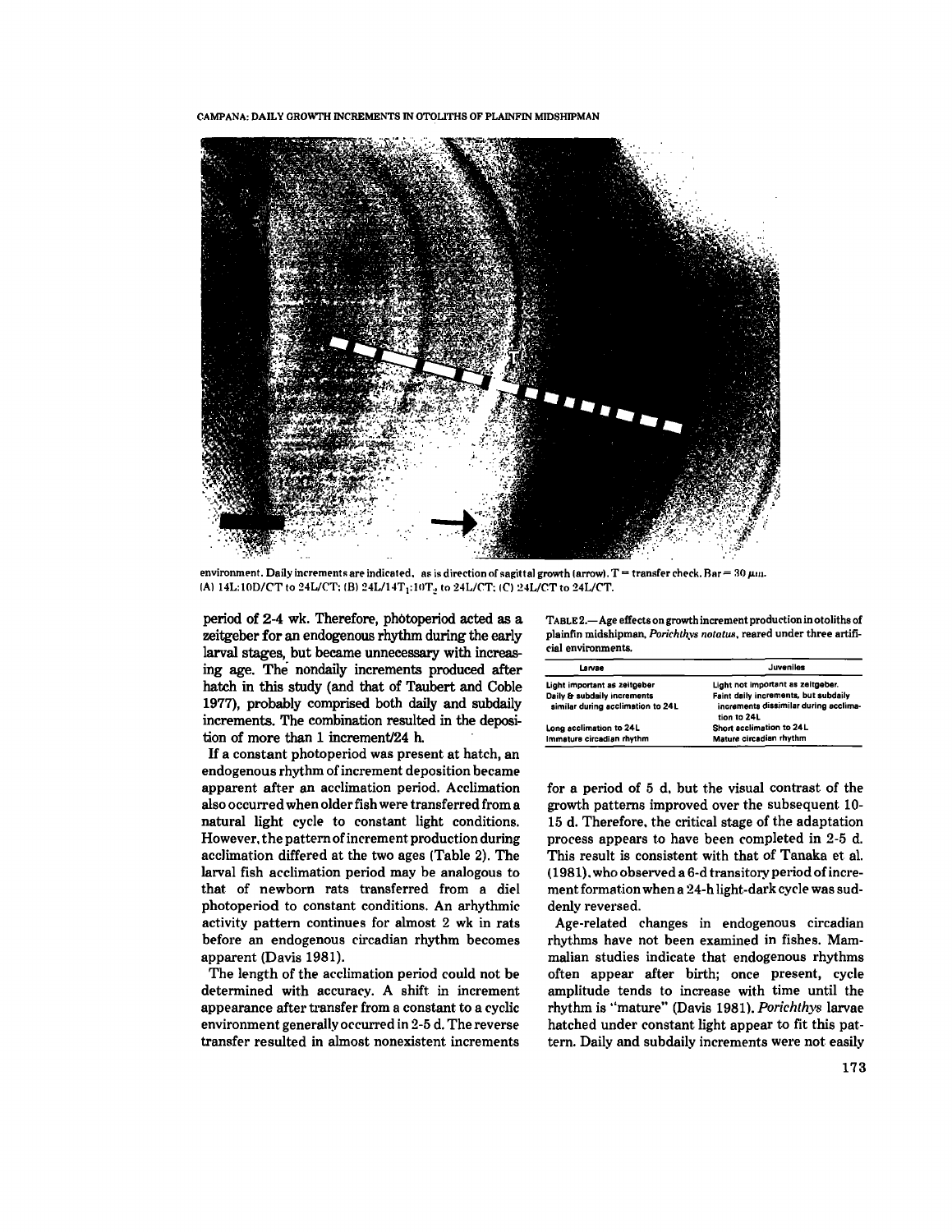

FIGURE 6.-Daily growth increments produced on the sagittae of plainfin midshipman after 15-25 d of rearing under a diel temperature cycle. The increments were visually prominent and sharply delineated relative to those produced under other environmental regimes. Bar = 20 p.m.



FIGURE  $7$ .  $-$  Index of daily increment width regularity as a function of age for otolith samples of plainfin midshipman from each of the three experimental environments. Bars  $*$ epresent  $\pm 1$  SE.

differentiated at first, suggesting that the circadian deposition rhythm was not yet mature. Maturation apparently occurred by days 10-20. Early larval increments were only indistinct temporarily in the 14L:10D/CT fish, suggesting that the cyclic photoperiod entrained the maturing rhythm fairly quickly. In addition. very young animals may be more responsive to a diel light cycle, due to age-related characters of the rhythm cycle (Sacher and Duffy 1978). For instance. the metabolic rate of newly hatched rats is very sensitive to changes in light level, while older rats are less affected. In this study. larval fish exposed to a constant environment took longer to produce daily increments than did juvenile fish, suggesting an analogy with the rat study. Similar agerelated results were reported by Gibson et al. (1978) in an ontogenetic study of flatfish activity cycles. A constant photoperiod eliminated a dieI activity cycle in larval plaice *(Pleuronectes platessa),* but had no such effect on juveniles of the same species.

Increasing age of midshipman was correlated with decreasing increment width and fewer subdaily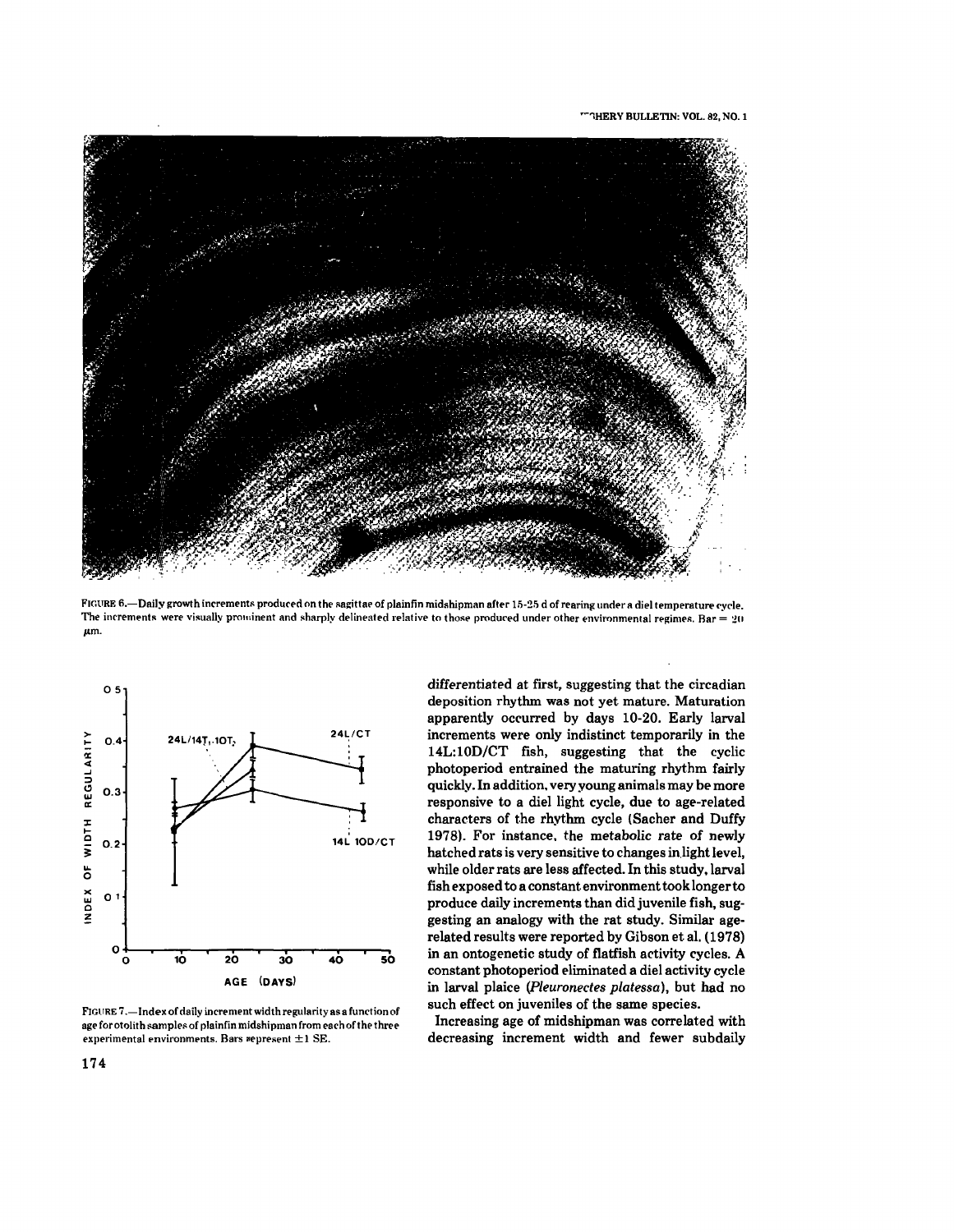increments in all environments. However, foremost among the age-associated effects (Table 2) was the prominence of daily increments in juveniles relative to larvae. Distinction between daily and subdaily increments was seldom difficult in juveniles (outside of the acelimation period) unlike the situation in larval otoliths. If this age-related difference in daily increment formation is universal, daily increment counts in larvae may be unreliable relative to slightly older fish. This suggestion has serious implications for the application of growth increments in aging larval fish. Similarly, the absence of definitive criteria for differentiating daily and subdaily increments could cause problems in aging field-collected fish. Subdaily increments can be numerous and confusing in some species (Campana, unpubl. data).

The demonstration of and age-related rhythm and the existence of an acclimation period may have resolved some of the conflicting results in the literature concerning the zeitgeber effect of light. In a previous study, a constant light regime did not influence the production of daily increments in juvenile starry flounders (Campana and Neilson 1982). The flounders were about 8 mo-old. suggesting that the necessary acclimation period would be short. In addition, the fish were exposed to the experimental environment for 2 wk prior to tetracycline injection (marking the start of the experiment); it is probable that acclimation occurred during this period, resulting in clear daily increment production by the time the experiment began. An analogous explanation may explain the results of another study, where chinook salmon eggs, reared in darkness, produced daily increments after hatch (Neilson and Geen 1982). The embryos *were* held in total darkness for 50 d before hatch, suggesting that their endogenous circadian rhythm had time to acclimate before hatch.

A fluctuating temperature regime did not entrain increment production under constant light conditions. Fish reared in this environment produced more increments than would be expected of daily production, similar to those of 24L/CT fish. The variance of larval increment counts was similar to that produced under a constant environment, both of which were significantly larger than the 14L:1OD/CT variance (Bartlett's test,  $P < 0.01$ ). Once acclimation *occurred,* daily increments *were* produced through an apparently endogenous periodicity, and not through temperature entrainment of an internal clock. However, the formation of a broad, optically dense, sharply delineated opaque zone in postacdimation daily increments indicates that temperature fluctuation did affect increment production. The opaque portion of a daily increment consists of calcium carbonate and a proteinaceous matrix, with the latter component predominating (Brothers 1981; Mugiya et al. 1981). Falling temperatures,such as would occur at night. may have increased the proportion of protein deposited in the opaque region. resulting in an increment that had increased visual contrast. Accentuation of contrast renders increments visually prominent. and could easily be interpreted as an entraining mechanism. Diel temperature fluctuations noticeably accentuated increment contrast in young chinook salmon otoliths (J. D. Neilson<sup>2</sup>). A correlation of increasing protein deposition with decreasing temperature suggests that the broad opaque zone formed during the low temperature,1O-h, experimental "night", overlaid the opaque zone formed under circadian control through a 3-h period (Mugiya et al. 1981). If temperature does exert a "masking" effect (Enright 1981), a low temperature-induced opaque zone would appear independently of any endogenous circadian rhythm of deposition. Therefore, multiple daily oscillations in temperature could conceivably produce a distinct increment after each cycle. in addition to the daily increment formed under endogenous control. In some situations, the masking effect of temperature fluctuations may be substantial, obscuring most of the increments formed through the action of an endogenous rhythm of deposition (E. B. Brothers). This hypothesis is consistent with studies that demonstrated that temperature cycles do not entrain daily increment production (Campana and Neilson 1982; Neilson and Geen 1982), but can influence increment formation (Brothers 1981).

My results suggest that a diellight cycle entrains an endogenous circadian rhythm of increment deposition. Increasing age mitigated the zeitgeber effect of photoperiod, while temperature fluctuation influenced increment appearance, rather than periodicity. In other studies, the incidence of subdaily increments was correlated with feeding periodicity (Neilson and Geen 1982; Campana 1983). The fact that so many variables may affect increment deposition suggests that the environment does not influence the rhythm of otolith deposition directly, but acts through some penultimate process. Metabolic rate is susceptible to environmental influence. as well as being subject to an endogenous circadian rhythm (Matty 1978) that changes with age (Davis 1981). However, metabolic rate is in turn

<sup>&#</sup>x27;J. D. Neilson, Marine Fish Division, Biological Station, St. Andrews, New Brunswick. Canada E0G 2X0, pers. commun. Jan-uary 1983.

<sup>&#</sup>x27;E. B. Brothers. Division of Biological Sciences, Cornell University, Ithaca, NY 14850, pers. commun. May 1983.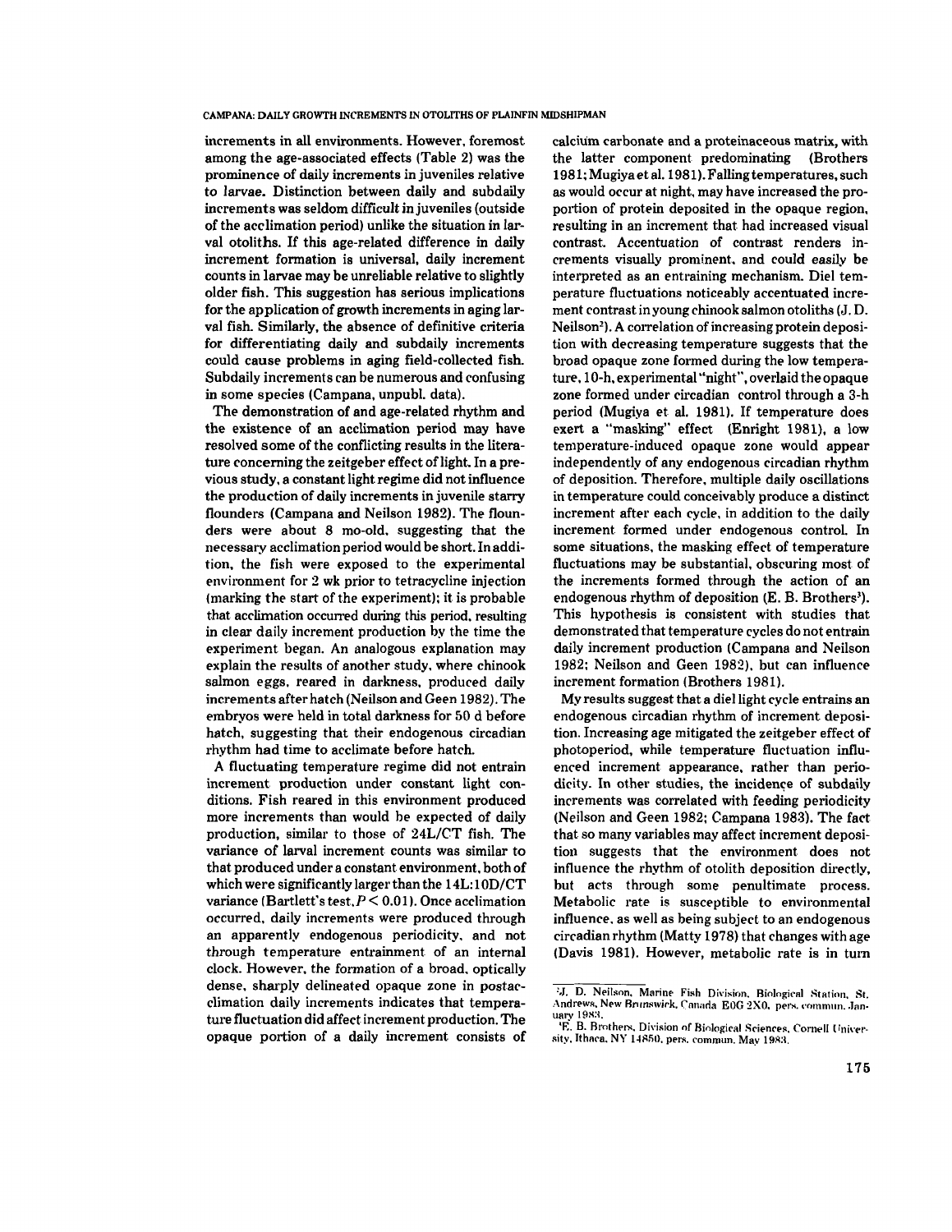regulated by endocrine levels. and it may be the environmental modulation of endocrine rhythmsthat ultimately controls increment periodicity on the otolith (Menaker and Binkley 1981). Endocrine secretion often follows a circadian pattern (Simpson 1978) and. in mammals at least. is closely linked to the circadian pacemakeritself(Menaker and Binkley 1981). Hormones regulate many aspects of metabolism and growth. including skeletal calcification (Simpson 1978). Therefore. it seems reasonable to postulate that those factors that entrain and/or moderate the circadian rhythm ofendocrine secretion will have a subsequent effect on increment deposition in the otolith.

## **ACKNOWLEDGMENTS**

Jim McNutt of Ayerst Laboratories kindly donated the antibiotics used in this study. I appreciate the assistance and technical innovation of Doug Begle in the field and laboratory..John D. Neilson and Norman J. Wilimovsky provided many helpful comments on an earlier draft of the manuscript. This study was supported by a grant from the Natural Sciences and EngineeringResearch Council of Canada to Norman J. Wilimovsky.

#### **LITERATURE CITED**

- ARORA, H.L.
	- 1948. Observations on the habits and early life history of the batraehoid fish Poriehth.v~ *no/a/us* Girard. Coppia 1948:89-93.
- BROTHERS. R. B.
- 1981. What can otolith microstructure tell us about daily and subdaily events in the early life history of fish? Rapp. P.-V. Reun. Cons. Int. Explor. Mer 178:393-394.
- BROTHERS. E. 8., C. P. MATHEWS. AND R. LASKER.
- 1976. Daily growth increments in otoliths from larval and adult fishes. Fish. Bull., U.S. 74:1-8.

BROTHERS. E. B.; AND W. N. McFARLAND.

1981. Correlations between otolith microstructure, growth, and life history transitions in newly recruited French grunts *lHaemulon flavolineatum* (Desmarest). Haemulidae]. Rapp. P-V Reun. Cons. Int. Explor. Mer 178:369-374.

CAMPANA. S. E.

1983. Feeding periodicity and the production of daily growth increments in otoliths of steelhead trout *(Salmo gairdneri)* and starry flounder (Platichthys stellatus). Can. J. Zool. 61:1591-1597.

CAMPANA, S. E., AND J. D. NEILSON.

- 1982. Daily growth increments in otoliths of starry flounder *(Platichthys stellatus)* and the influence of some environmental variables in their production. Can. J. Fish. Aquat. Sci. 39:937-942.
- DAVIS. F. C.
	- 1981. Ontogeny of circadian rhythms. *In* J. Aschoff (editor), Handbook of behavioral neurobiology. Vol. 4, p. 257-274. Plenum Press, N.Y.

ENRIGHT. J. T.

- 1981. Methodology. In J. Aschoff (editor). Handbook of behavioral neurobiology, Vol. 4, p. 11-19. Plenum Press, N.Y. GIBSON. R. N.. J. H. S. BLAXTER, AND S. J. DE GROOT.
	- 1978. Developmental changes in the activity rhythms of the plaice (Pleuronectes platessa L.). *In* J. E. Thorpe (editor). Rhythmie activity of fishes. p. 169-186. Acad. Press. N.Y.

1982. Pattern identification in the microstructure of sockeye salmon *(Oneorhynehus nerka)* otoliths. Can.•J. Fish. Aquat. Sei. 39:542-547.

MATTY.A.J.

1978. Pinpal and some pituitary hormone rhythms in fish. *In* J. E. Thorpe (editor). Rhythmic activity of fishes. p. 21-30. Acad. Press. N.Y.

MENAKER. M.. AND S. BINKLEY.

1981. Neural and endocrine control of circadian rhythms in the vprtebrates. *In* J. Asehoff (editor). Handbook of behavioral neurobiology, Vol. 4, p. 243-256. Plenum Press. N.Y.

METHOT. R. D.. JR.

- 1981. Spatial rovariation of daily growth rates of larval northern anchovy. *Engraulis mordax*, and northern lampfish. Stenobrachius leucopsarus. Rapp. P.-V. Reun. Cons. Int. Explor. Mer 178:424-431.
- MUGIYA. Y.• N. WATABE. J. YAMADA, J. M. DEAN. D. G. DUNKELBERGER, AND M. SHIMUZU.
	- 1981. Diurnal rhythm in otolith formation in the gold fish. *Carassius auratus.* Comp. Biochem. Physiol. 68A:659-662.
- NEILSON. J. D.. AND G. H. GEEN.
	- 1982. Otoliths of chinook salmon *(Oncorhynchus tshawytscha*): daily growth increments and factors influencing their production. Can. J. Fish. Aquat. Sci. 39:1340-1347.
- PANNELLA. G.
	- 1971. Fish otoliths: daily growth layers and periodieal patterns. Science (Wash...D.C.) 173:1124-1127.
	- 1980. Growth patterns in fish sagittae. *In* D. C. Rhoads and R. A. Lutz (editors), Skeletal growth of aquatic organisms: Biological records of environmental change, p. 519-560. Plenum Press, N.Y.
- RALSTON. S.
	- 1976. Age determination of a tropical reef butterflyfish utilizing daily growth rings of otoliths. Fish. Bull., U.S. 74:990-994.
- SACHER. G. A., AND P. H. DUFFY.
	- 1978. Age changes in rhythms of energy metabolism, activity and body tempprature in *Mus* and *Peromyscus. In* H. V. Samis, Jr., and S. Capobianco (editors), Aging and biological rhythms. p. 105-124. Plenum Press. N.Y.

SIMPSON. T. H.

1978. An interpretation of some endocrine rhythms in fish. *In* J. E. Thorpe (editor), Rhythmic activity of fishes. p. 55-68. Acad. Press. N.Y.

- 1976. Age and growth of the nehu. *Stolephorus purpureus* (Pisces: Engraulidae). from the Hawaiian islands as indicated by daily growth increments of sagittae. Fish. Bull.. 1I.S. 74:9-17.
- TANAKA. K., Y. MlIGlYA. ANDJ. YAMADA.
	- 1981. Effects of photoperiod and feeding on daily growth patterns in otoliths of juvenile *Tilapia nilotica*. Fish. Bull., U.S. 79:459-466.

TALIBERT, B. D.. AND D. W. COBLE.

1977. Daily rings in otoliths of three species of Lepomis and

MARSHALL. S. L.. AND S. S. PARKER.

STRlIHSAKER. P., AND J. H. UCHIYAMA.